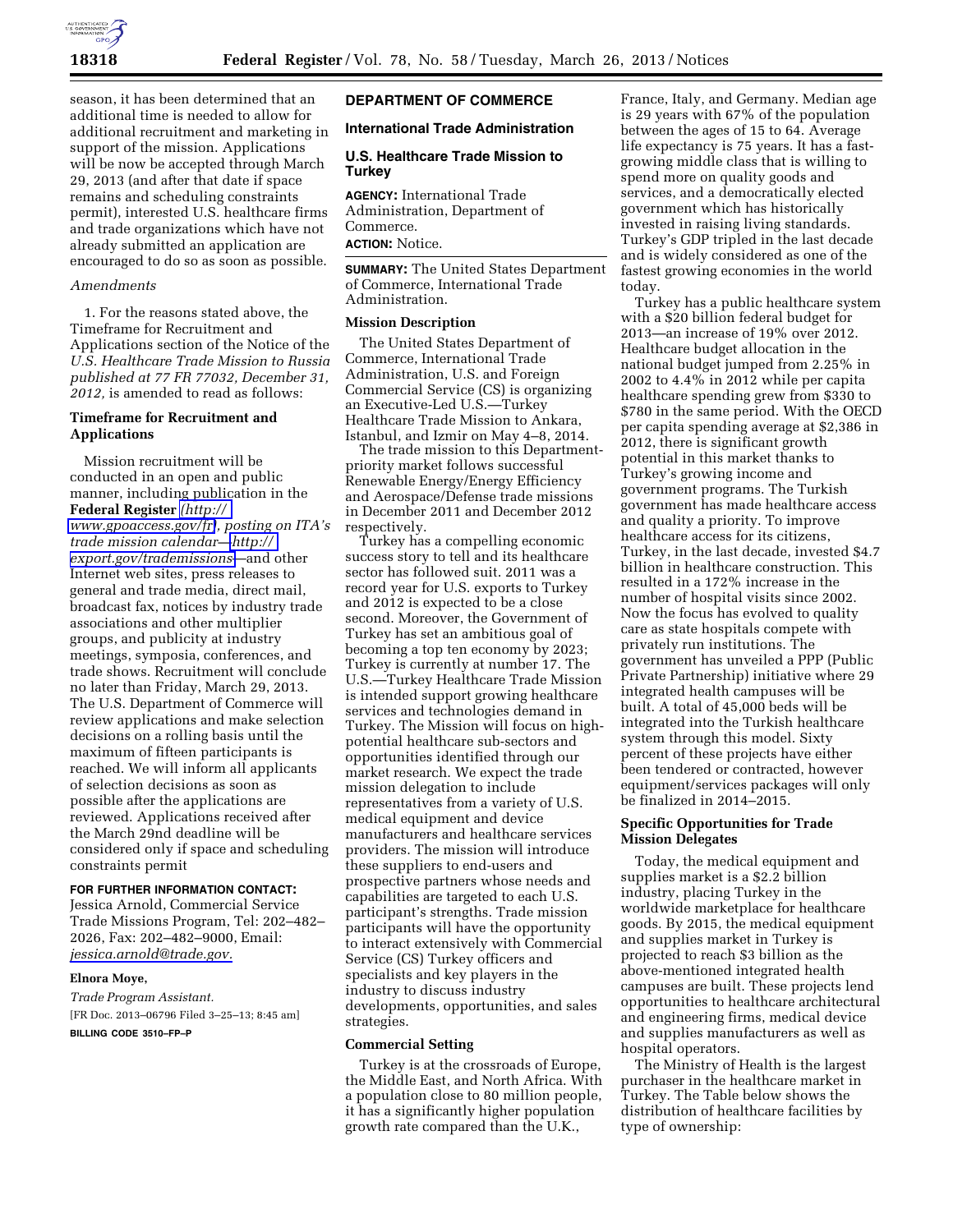**Federal Register** / Vol. 78, No. 58 / Tuesday, March 26, 2013 / Notices **18319** 

|                   | 2002                   |         |                               |         | 2011                   |         |                               |         | Growth percent         |                               |
|-------------------|------------------------|---------|-------------------------------|---------|------------------------|---------|-------------------------------|---------|------------------------|-------------------------------|
| Type              | Number of<br>hospitals | Percent | Number of<br>hospital<br>beds | Percent | Number of<br>hospitals | Percent | Number of<br>hospital<br>beds | Percent | Number of<br>hospitals | Number of<br>hospital<br>beds |
| Ministry<br>οf    |                        |         |                               |         |                        |         |                               |         |                        |                               |
| Health<br>Univer- | 774                    | 67      | 107,394                       | 65      | 840                    | 58      | 121,297                       | 62      | 8.5                    | 12                            |
| sity<br>$\cdots$  | 50                     | 4       | 26,341                        | 16      | 65                     | 4       | 34.802                        | 18      | 30                     | 32                            |
| Private           | 271                    | 23      | 12,387                        | 8       | 503                    | 35      | 31,648                        | 16      | 85                     | 155                           |
| Other<br>$\cdots$ | 61                     | 6       | 18,349                        | 12      | 45                     | 3       | 6,757                         | 4       | $-26$                  | $-63$                         |
| Total<br>         | 1,156                  |         | 164,471                       |         | 1,453                  | .       | 194,504                       |         | 26                     | 19                            |

The growth in the number of healthcare facilities, the patients accessing healthcare services, and the renewed focus on quality care has resulted in higher demand for advanced medical devices like MRI, CT, ECHO, Ultrasound and Doppler Ultrasonography. U.S. firms are particularly competitive in these sectors, thus our trade mission focus.

Growth in the number of devices in Turkey's in-patient healthcare facilities from 2002 to 2011 is impressive:

| vpe of<br>device                                                         | 2002                           | 2011                                              | Growth<br>percent                |
|--------------------------------------------------------------------------|--------------------------------|---------------------------------------------------|----------------------------------|
| MRI<br><b>CT</b><br><b>FCHO</b><br>Ultrasound<br>Doppler Ultrasonography | 58<br>323<br>259<br>.005<br>68 | 781<br>.088<br>.181<br>3.775<br>2.09 <sup>1</sup> | .247<br>237<br>356<br>276<br>207 |

Medical services for foreign patients, also sustains growth in the Turkish medical equipment and healthcare markets. It is estimated that Turkish private and public establishments will serve one million foreign patients by 2015. Turkey attracts a lot of patients from the Middle East, North Africa and Europe. These patients mainly visit Turkish hospitals for bone marrow transplantation, cardiovascular surgery, cyber knife and gamma knife treatments, ophthalmology, plastic surgery, dental services and oncology. Again, U.S. exporters are highly competitive in these sectors.

As a result of this externally and internally driven transformation in the Turkish health sector, we believe there are opportunities for U.S. manufacturers for the following medical devices –

• Advanced pre-screening and diagnostics devices,

- Advanced point-of-care devices,
- Advanced surgical devices,
- Remote patient monitoring devices,
- Cancer treatment devices,

• Clinical chemistry and laboratory devices,

• Dental devices,

• Implants used in orthopedics and traumatology

- Ultrasound and Imaging equipment
- E-health and Mhealth systems and
- Telemedicine systems

## **Mission Goals**

Our mission goal is to leverage our detailed understanding of the Turkish healthcare market and match its demand with select U.S. suppliers to generate sales on an immediate or shortterm basis. For the medium and longer term, the goal is to educate participants on the healthcare-related commercial, political and regulatory environment in Turkey in order to arm them with the ability to sustain and expand their business in Turkey and around the region.

### **Mission Scenario**

The trade mission will go to Ankara, Istanbul, and Izmir May 4–8, 2014. Recognizing Turkey's regional importance, CS Bulgaria and State Partner Posts, Azerbaijan, Georgia, Uzbekistan and Turkmenistan will join the mission on the last day to meet with U.S. participants looking for regional opportunities.

Trade mission members will meet with officials from the Ministry of Health and Social Security Agency, and will take part in business matchmaking appointments with private-sector entities. In addition, they will attend an Embassy briefing and networking events with industry and business associations, and participate in two site visits.

Participation in the mission will include the following:

• Pre-travel briefings/webinar on subjects ranging from business practices in Turkey to industry opportunities;

• Pre-screened, targeted 1–1 meetings with potential partners, distributors, or local industry contacts in Ankara, Izmir and Istanbul;

• Briefing by the U.S. Embassy Country Team;

• Transportation to/from Ambassador residence and all official networking events.

• Participation in industry networking receptions;

• Optional add-on for meetings with potential customers from Bulgaria, Caucasus and Central Asia.

## PROPOSED TIMETABLE

| Sunday, May 4    • Trade Mission Participants Arrive in Ankara.                       |  |  |  |  |
|---------------------------------------------------------------------------------------|--|--|--|--|
| • Sponsored reception.                                                                |  |  |  |  |
| Monday, May 5    • Welcome Briefing by U.S. Ambassador and U.S. Embassy Country Team. |  |  |  |  |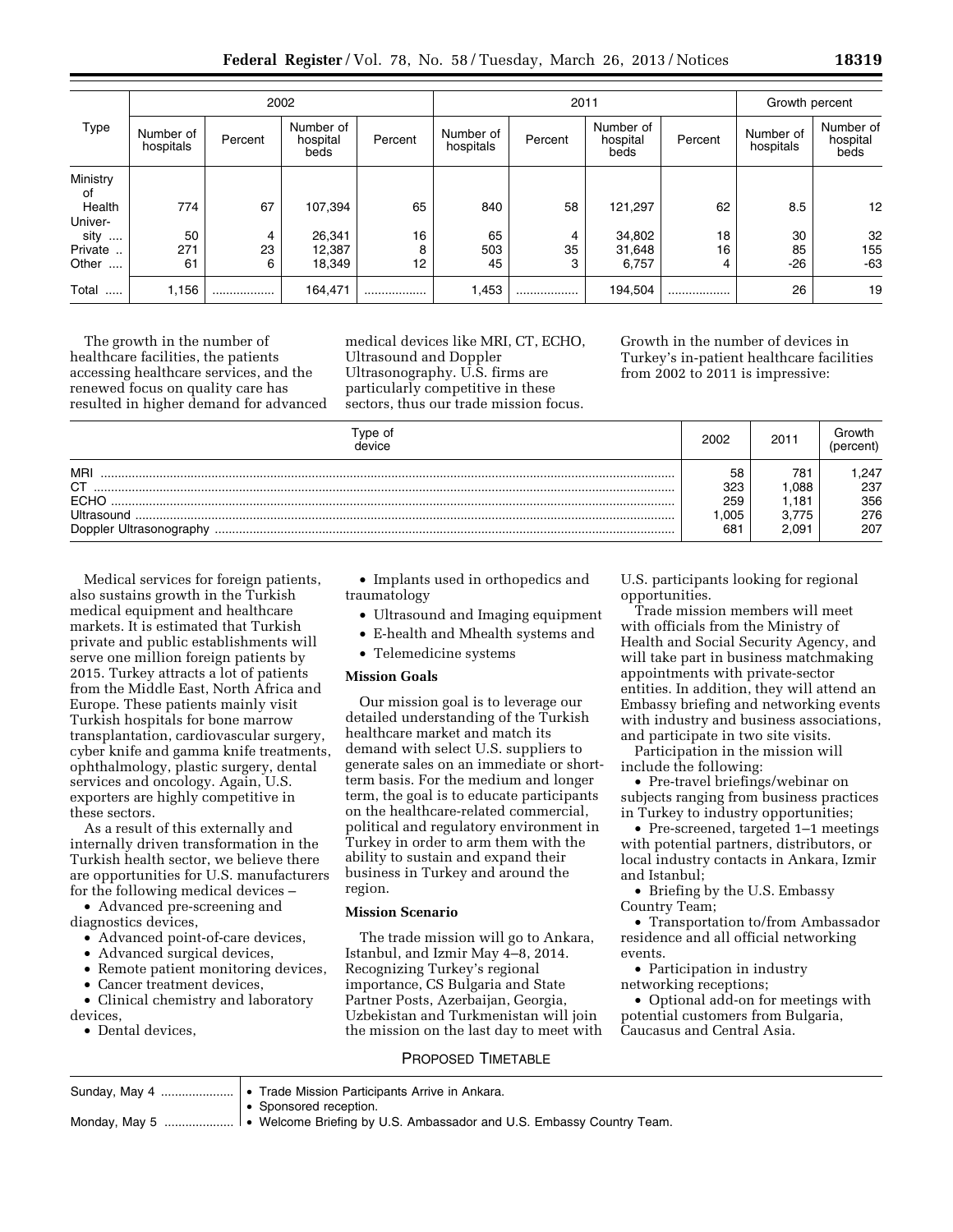|                          | • Presentation by the Ministry of Health on Turkish healthcare system and Social Security Agency on healthcare<br>reimbursement system;<br>Delegation splits into groups. Customized briefing by Ministry of Health officials for each group's specific line of |
|--------------------------|-----------------------------------------------------------------------------------------------------------------------------------------------------------------------------------------------------------------------------------------------------------------|
|                          | business:                                                                                                                                                                                                                                                       |
|                          | • Hosted Lunch for mission participants.                                                                                                                                                                                                                        |
|                          | • One-on-one business matchmaking appointments.                                                                                                                                                                                                                 |
|                          | • Ambassador's Reception.                                                                                                                                                                                                                                       |
| Tuesday, May 6           | • Morning flight to Izmir.                                                                                                                                                                                                                                      |
|                          | • No-host lunch.                                                                                                                                                                                                                                                |
|                          | • One-on-one business matchmaking appointments.                                                                                                                                                                                                                 |
|                          | • Sponsored dinner-Bay Cruise.                                                                                                                                                                                                                                  |
| Wednesday, May 7         | • Morning flight to Istanbul.                                                                                                                                                                                                                                   |
|                          | • Site visit of a Turkish private hospital (includes sponsored lunch at hospital).                                                                                                                                                                              |
|                          | • Site visit at a Turkish public hospital.                                                                                                                                                                                                                      |
|                          | • No-host dinner.                                                                                                                                                                                                                                               |
| Thursday, May 8          | • Full-day one-on-one business matchmaking appointments.                                                                                                                                                                                                        |
|                          | • Evening networking event dinner.                                                                                                                                                                                                                              |
| Friday, May 9 (Optional) | • One-on-one business matchmaking appointments with delegations from Partner Posts (as needed).                                                                                                                                                                 |
|                          | • Trade Mission ends.                                                                                                                                                                                                                                           |
|                          |                                                                                                                                                                                                                                                                 |

## PROPOSED TIMETABLE—Continued

#### **Participation Requirements**

All parties interested in participating in the Executive-Led U.S.—Turkey Healthcare Trade Mission must complete and submit an application for consideration by the Department of Commerce. All applicants will be evaluated on their ability to meet certain conditions and best satisfy the selection criteria as outlined below. The mission is open on a first come first served basis up to 18–22 qualified U.S. companies. Post can host a maximum of 22 individual firms, as such, we will vet applicants on the basis of their consistency with the selection criteria listed below.

## **Fees and Expenses**

After a company has been selected to participate on the mission, a payment to the Department of Commerce in the form of a participation fee is required. The participation fee for one principal representative will be \$ 4,665 for large firms and \$3,553 for a small or mediumsized enterprise (SME).\* The fee for each additional firm representative (large firm or SME) is \$ 750. Expenses for lodging, some meals, incidentals, and travel to/from Turkey and flights in Turkey will be the responsibility of each mission participant.

### **Conditions for Participation**

• An applicant must submit a completed and signed mission

application and supplemental application materials, including adequate information on the company's products and/or services, primary market objectives, and goals for participation.

• Each applicant must also certify that the products and services it seeks to export through the mission are either produced in the United States, or, if not, marketed under the name of a U.S. firm and have at least fifty-one percent U.S. content.

#### **Selection Criteria for Participation**

Selection will be based on the following criteria:

• Suitability of a company's products or services to the mission's goals.

• Applicant's potential for business in Turkey, including likelihood of exports resulting from the trade mission.

• Consistency of the applicant's goals and objectives with the stated scope of the trade mission.

Any partisan political activities (including political contributions) of an applicant are entirely irrelevant to the selection process. Referrals from political organizations and any information, including on the application, containing references to political contributions or other partisan political activities will be excluded from the application and will not be considered during the selection process.

## **Timeframe for Recruitment and Applications**

Mission recruitment will be conducted in an open and public manner, including publication in the **Federal Register** (*[https://](https://www.federalregister.gov/) [www.federalregister.gov/](https://www.federalregister.gov/)*), posting on ITA's business development mission calendar (*[http://export.gov/](http://export.gov/trademissions) [trademissions](http://export.gov/trademissions)*) and other Internet web sites, press releases to general and trade media, direct mail, broadcast fax, notices by industry trade associations and other multiplier groups, and publicity at industry meetings, symposia, conferences, and trade shows.

Recruitment will begin immediately and conclude no later than Monday, December 16, 2013. The Department of Commerce will evaluate applications and inform applicants of selection in three group vettings, Group A, Group B, and Group C respectively.

We will vet all of the applications that are eligible at the time of each vetting as a group on the three dates listed below:

Group A—August 15, 2013 Group B—October 14, 2013 Group C—December 16, 2013

Applications received after the December 16 deadline will be considered only if space and scheduling constraints permit.

#### **How To Apply**

Applications can be downloaded from the business development mission Web site (*[http://export.gov/trademissions/](http://export.gov/trademissions/turkeyhealthcare2014) [turkeyhealthcare2014](http://export.gov/trademissions/turkeyhealthcare2014)*) or can be obtained by contacting the list of contacts (below). Completed applications should be submitted to Global Trade Programs at (email: *[turkeyhealthcare2014@trade.gov](mailto:turkeyhealthcare2014@trade.gov)* or fax: 202–482–9000).

#### **Contacts**

## **U.S. Commercial Service, Trade Events Program**

Ms. Jessica Arnold, International Trade Specialist, Tel: 202–482–2026, Email: *[Jessica.Arnold@trade.gov.](mailto:Jessica.Arnold@trade.gov)* 

### **U.S. Commercial Service Turkey**

Mr. Manoj Desai, Commercial Officer, Email: *[Manoj.Desai@trade.gov.](mailto:Manoj.Desai@trade.gov)* 

<sup>\*</sup>An SME is defined as a firm with 500 or fewer employees or that otherwise qualifies as a small business under SBA regulations (see *[http://](http://www.sba.gov/services/contracting_opportunities/sizestandardstopic/index.html)  [www.sba.gov/services/contracting opportunities/](http://www.sba.gov/services/contracting_opportunities/sizestandardstopic/index.html)  [sizestandardstopics/index.html](http://www.sba.gov/services/contracting_opportunities/sizestandardstopic/index.html)*). Parent companies, affiliates, and subsidiaries will be considered when determining business size. The dual pricing schedule reflects the Commercial Service's user fee schedule that became effective May 1, 2008 (for additional information see *[http://www.export.gov/](http://www.export.gov/newsletter/march2008/initiatives.html)  [newsletter/march2008/initiatives.html](http://www.export.gov/newsletter/march2008/initiatives.html)*).